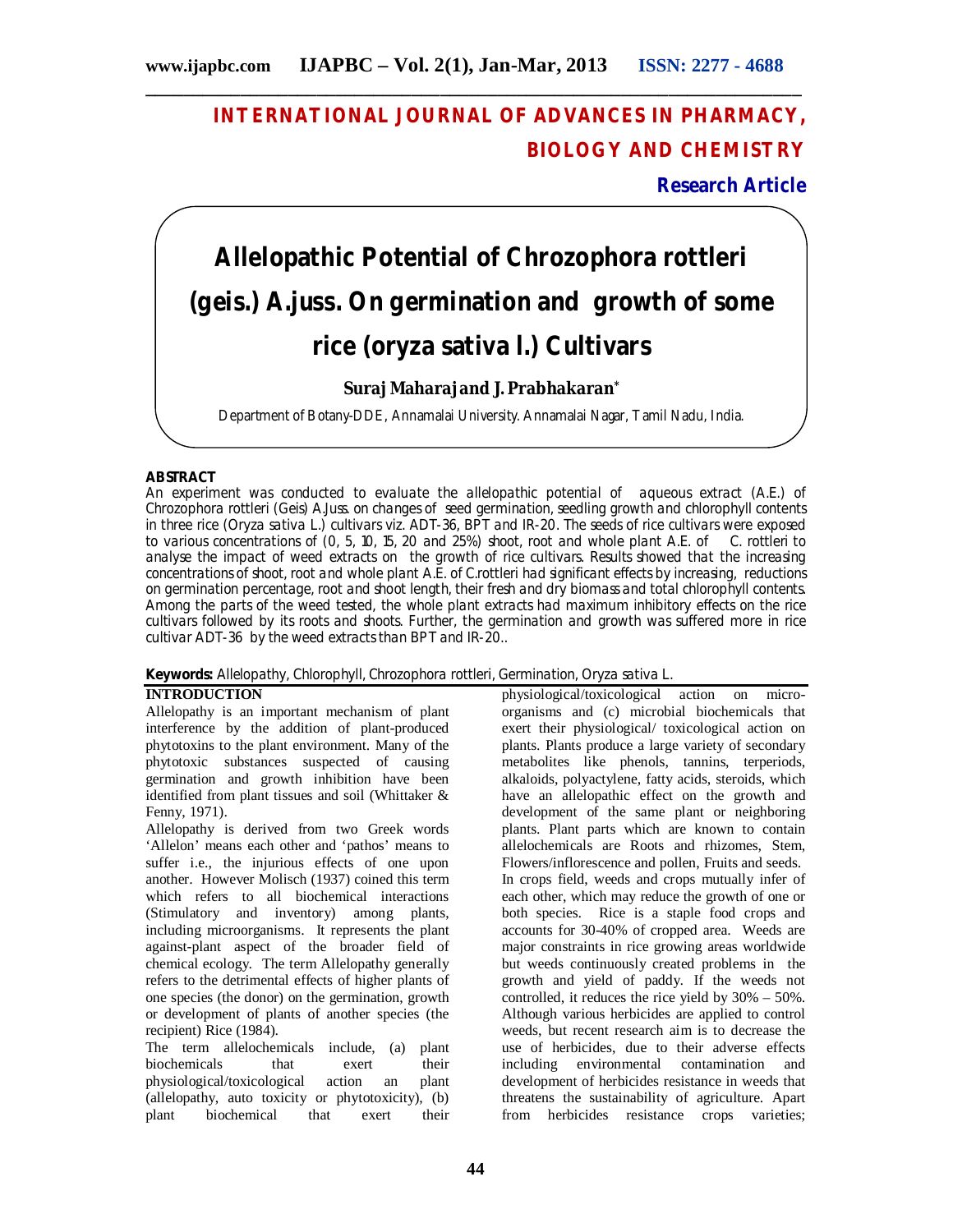allelopathy is the one of the best alternative way for sustainable agricultural management.

Allelopathy can be the most effective form of interference during the juvenile stages of the susceptible plants and allelopathic interactions play a major role in the determining the distributions of plants in nature and yield of different crops(Fisher, 1980).Hence in the present investigation an attempt has been made to determine the allelopathic potential of a weed *Chrozophora rottleri* (Geis) A.Juss. on three cultivars of rice (*Oryza sativa* L.). Root, Shoot and whole plant parts of the weed *C.rottleri* were employed to evaluate their allelopathic potential on the germination and growth responses of three cultivars of rice (*Oryza sativa* L.) *i.e*., ADT-36, BPT-5204 and IR-20.

# **MATERIALS AND METHODS**

The preparation of aqueous weed extracts and germination studies were followed by the methods of Padhy *et al.,* (2000) and Bhatt & Chouhan (2000). The root, shoot and whole plant of *C.rottleri* were washed thoroughly and cut in to small pieces. Each of the chopped 250g samples was ground in a mixi using distilled water. Aqueous extracts thus obtained were filtered through muslin cloth and the volume was made upto 2.5 lr with distilled water. From this stock solution 25, 20, 15, 10, 5, and 2% solutions were prepared by adding distilled water. The extracts were stored in a deep freezer until they were used. Distilled water used as a control. The root, shoot and whole plant extracts of *C.rottleri* were prepared freshly every three days upto 12th day of bioassay germination study. Earthern pots were used for the germination of rice seeds. Three kilogram of normal garden soil used as a medium for the bioassay experiments. The seeds of three cultivars of rice were steeped in water to determine their viability those that floated were discarded. The viable seeds were sterilized for two minutes in 0.2% mercuric chloride  $(HgCl<sub>2</sub>)$  solution. The seeds were then thoroughly washed with tap water and the seeds were sown to the normal garden soil in earthern pot.

Each pot was irrigated uniformly by different concentrations of weed extracts and the distilled water was used as control. Each experiment was carried out with five replicates.The extracts/water were irrigated to the pots in alternative days upto 12th day from the day of seed sown. Germination percentage was recorded on 3th day while, root and shoot length, fresh and dry weight and total Chlorophyll contents (Arnon, 1949) were recorded on 12 days after seed sown. The obtained mean values from five replicates were analyzed statistically (ANOVA followed by Tuke's multiple range test (TMRT)) to find out the significance (P  $<$  0.05 Level, Zar, 1984) of the treatments on the crop.

## **RESULTS AND DISCUSSION**

The results on the germination of the seeds of three cultivars of rice (ADT-36, BPT and IR-20) under the root, shoot and whole plant extract treatments of *Chrozophora rottleri* are given in Table-1. The seeds of rice cultivars started germinating on the third day and the maximum percentage of germination was observed on day 5th after soaking both in the control and in treatments. Aqueous extracts of root, shoot and whole plant of *C. rottleri* caused a significant inhibition on the germination of test crops over control. The intensity of inhibition differed depending upon the organ. Among the weed parts, the shoot extract caused a minimum inhibition of germination and the intensity of inhibition increased in the order from root to whole plant. As the concentration of the extract increased, the degree of inhibition on germination was increased over control. Since, 2% A.E did not show any significant stimulatory or inhibitory effects on test plant's germination, it was not used for further testing. Among the rice cultivars tested, ADT-36 Exhibited maximum inhibition and IR-20 showed lesser inhibition on germination percentage but in BPT positioned in between the two cultivars. Similar inhibition of seed germination by root, shoot and whole parts of weed extract was observed by different workers. The study of Bendall (1975) showed that the root extract of Canada thistle inhibited the germination on *Trifolium subterraneum* seed by 87%. The inhibitory effect of *Ipomea carnea* spp. *Fistulosa, Cyperus rotundus*, *Cynodon dactylon*, *Echinochloa colonum, Portulaca oleracea* and *Lagasca mollis*, on sorghum, wheat, kidney bean, rice, onion, radish and knol knoll (Jadhav *et al*., 1997; Challa and Ravindra, 1998), which are clearly supports the present findings. The inhibitory effect of stem extracts of *Polygonum orientalle* on the germination of mustard, lettuce, rice and pea (Datta and Chatterjee, 1978 and 1980); *Amaranthus retroflexus, Asclepias syriaea, Chrysanthemum vulgare* and *Datura stramonium* on cabbage, carrot, eggplant, pepper, sunflower and soybean (Qasem, 1995; Beres and Kazinczi, 2000), Whole plant extract of *Trianthema portulacastrum* inhibited the seed germination on soybean (Umarani and Selvaraj, 1996) which favors the present findings. But on the contrary Saxena and Varshney (1995) and Pope *et al*. (1985) noticed that *Cyperus rotundus* stimulated the seed germination in Pea and chickpea. The inhibitory effects of *C.rottleri* on rice cultivars may be due to the presence of higher amounts of growth inhibitory substances in the weed extracts that were released during extraction.

The results on the Root and shoot length of seedlings of rice are given in tables-2 and 3. The inhibitory effect of root, shoot and whole plant extracts of *C. rottleri* on root and shoot growth of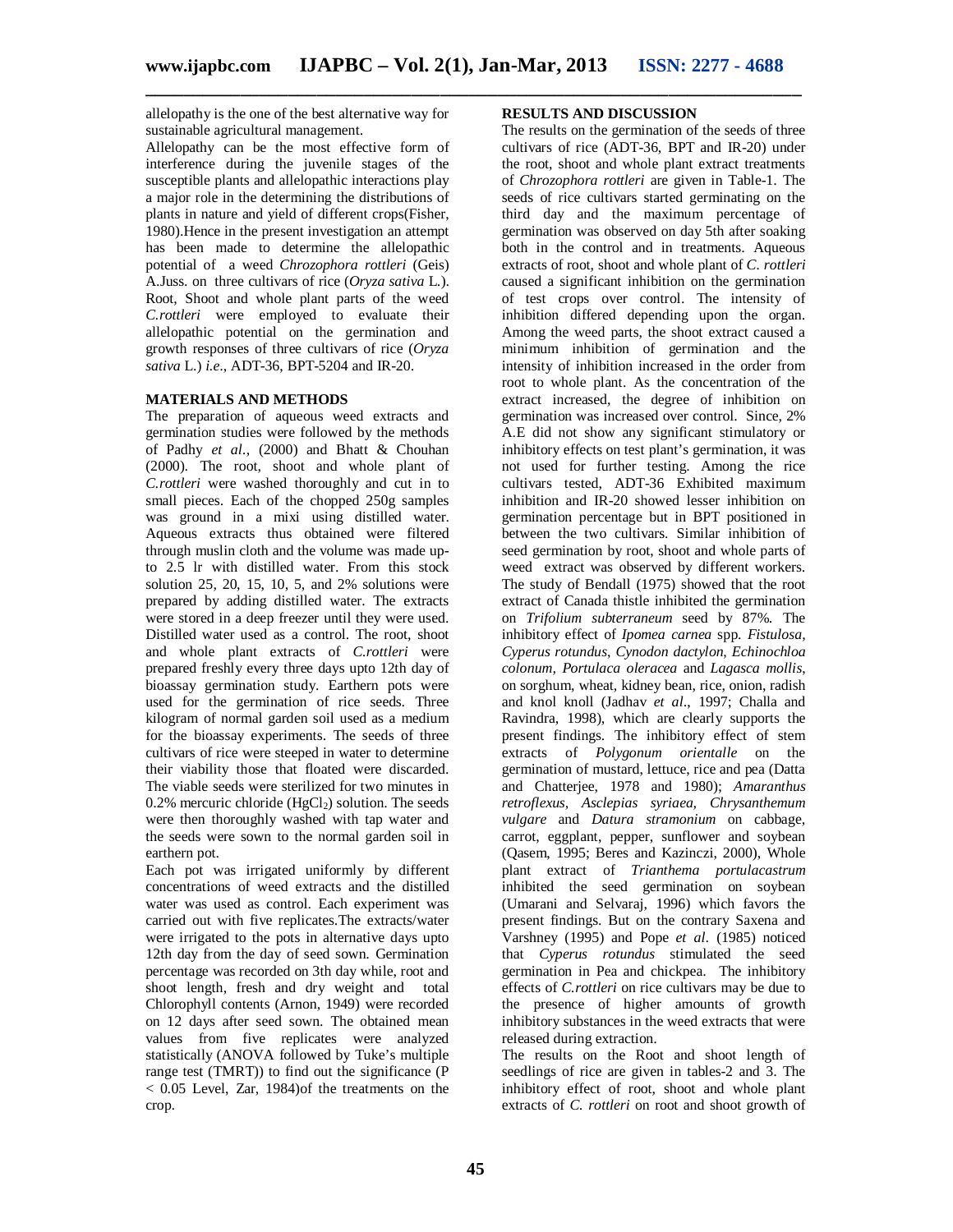rice seedlings was similar to their inhibitory effect of seed germination. The stem extracts of *Trianthema portulacastrum* inhibited the seedling growth of soybean. (Umarani and Selvaraj, 1996). The aqueous extracts of aerial parts of Prunus amygdalus inhibited the growth of root and shoot length on wheat and finger millet (Pandey *et al.,* 1998). The study of Patil (1994) revealed that the leaf extracts of *Glyricidia maculata* L. inhibited the seedling growth of rice, sorghum, black gram and green gram. The leaf extract of *Faxinus micrantha* L. inhibited the growth of root and shoot length of *Raphanus sativus, Eleusine coracana, Triticum aestivum* and *Brassica campest*ris (Joshi *et al*., 1996). These studies are in compliance with the present findings. But on the contrary the study of Lovett and Sagar (1978) showed that the aqueous washings of leaves of *Camellina sativa* stimulated the growth of radicles of flax seedlings. Similarly, the study of Tripathi *et al*. (1998) showed that the leaf extracts of *Albizia procera, Tectona grandis* and *Acacia nilotica* stimulated root and shoot length in soybean.

The results on the fresh and dry weight of seedlings of rice are given in tables-4 and 5. The root, shoot and whole plant extracts of *C. rottleri* showed significant reduction on fresh and dry weight of the seedlings of three cultivars of rice .The study of Kazinczi *et al*. (1997) revealed that the root residues of *Centaurea cyanus* inhibited the fresh weight of rape as compared to control; *Rumex* 

*obtusefolius* and *Asclepias* on corn (Beres and Kazinczi, 2000). But on the other hand the root leachate of donor soybean with significantly increased the dry matter of receiver soybean (Ramamurthy and Shivashankar, 1995).

The results on the total chlorophyll contents of rice seedlings are given in table-6. Aqueous shoot and root extracts of *Parthenium hysterophorus* on mulberry (Singhal *et al.,* 1996). bamboo on groundnut (Eyini *et al.,* 1981). Leaf residue of *Parthenium* on *Najas graminea* (Pandey, 1997) aqueous leaf leachates of *Euclyptus globulus* on *Costus speciosus* and finger millet (Konar and Kushari, 1995; Padhy *et al*., 2000), the leaf and leaf litter extracts of *Quercus glauca* and *Q. lauotrichophora* on wheat, mustard and lentil (Bhatt and Chauhan, 2000); *Hyptis suaveolens* on *Parthenium*.. But on the contrary the leaf and rhizome extracts of *Dendrocalamus strictus* caused a significant increase in chlorophyll (a and b) content on soybean (Tripathi *et al.,* 1998).These studies strongly support the present findings.

#### **CONCLUSION**

The present investigation clearly shows the weed *C.rottleri* had adverse allelopathic effects on the germination and growth of rice seedlings and it can be recommended that the weed *C.rottleri* completely must be eradicate from the fields to get better germination, growth for the preparation of seedling beds.

| and whoit plant txtracts of Chorgophoru routert |          |                      |         |          |                       |                 |                             |            |         |  |  |  |
|-------------------------------------------------|----------|----------------------|---------|----------|-----------------------|-----------------|-----------------------------|------------|---------|--|--|--|
| Extract                                         |          | <b>Root Extracts</b> |         |          | <b>Shoot Extracts</b> |                 | <b>Whole plant Extracts</b> |            |         |  |  |  |
| <b>Concentrations</b><br>$\frac{9}{6}$          | $ADT-36$ | <b>BPT</b>           | $IR-20$ | $ADT-36$ | <b>BPT</b>            | $IR-20$         | $ADT-36$                    | <b>BPT</b> | $IR-20$ |  |  |  |
| Control                                         | 100a     | 100a                 | 100a    | 100a     | 100a                  | 100a            | 100a                        | 100a       | 100a    |  |  |  |
| 2%                                              | 98a      | 98a                  | 98a     | 100a     | 100a                  | 100a            | 97a                         | 98a        | 98a     |  |  |  |
|                                                 | $(-2)$   | $(-2)$               | $(-2)$  | $(-)$    | $-$ )                 | $(-)$           | $(-3)$                      | $(-2)$     | $(-1)$  |  |  |  |
| 5%                                              | 85b      | 87b                  | 91b     | 88b      | 89b                   | 93 <sub>b</sub> | 82 <sub>b</sub>             | 87b        | 89b     |  |  |  |
|                                                 | $(-15)$  | $(-13)$              | $(-9)$  | $(-12)$  | $(-11)$               | $(-7)$          | $(-18)$                     | $(-13)$    | $(-11)$ |  |  |  |
| 10%                                             | 73c      | 75c                  | 83c     | 79c      | 82b                   | 84c             | 70c                         | 76c        | 78c     |  |  |  |
|                                                 | $(-27)$  | $(-25)$              | $(-17)$ | $(-21)$  | $(-18)$               | $(-16)$         | $(-30)$                     | $(-24)$    | $(-22)$ |  |  |  |
| 15%                                             | 61d      | 64d                  | 72d     | 64d      | 67c                   | 75d             | 58d                         | 61d        | 68d     |  |  |  |
|                                                 | $(-39)$  | $(-36)$              | $(-28)$ | $(-36)$  | $(-33)$               | $(-25)$         | $(-42)$                     | $(-39)$    | $(-32)$ |  |  |  |
| 20%                                             | 55e      | 59e                  | 64e     | 57e      | 61c                   | 69d             | 52d                         | 53e        | 62e     |  |  |  |
|                                                 | $(-45)$  | $-41)$               | $(-36)$ | $(-43)$  | $(-39)$               | $(-31)$         | $(-48)$                     | $(-47)$    | $(-38)$ |  |  |  |
| 25%                                             | 43f      | 46f                  | 58f     | 49f      | 48d                   | 62de            | 41e                         | 43f        | 55f     |  |  |  |
|                                                 | $(-57)$  | $(-54)$              | $(-42)$ | $(-51)$  | $(-52)$               | $(-38)$         | $(-59)$                     | $(-57)$    | $(-45)$ |  |  |  |

**Table 1: Germination Percentage of rice seeds exposed to root, shoot and whole plant extracts of** *Chorzophora rottleri*

Mean with different alphabets in a column differed significantly as per Tukey's Multiple Range Test (TMRT) ( $P < 0.05$ ).

Data in parenthesis indicates % of increase or decrease over control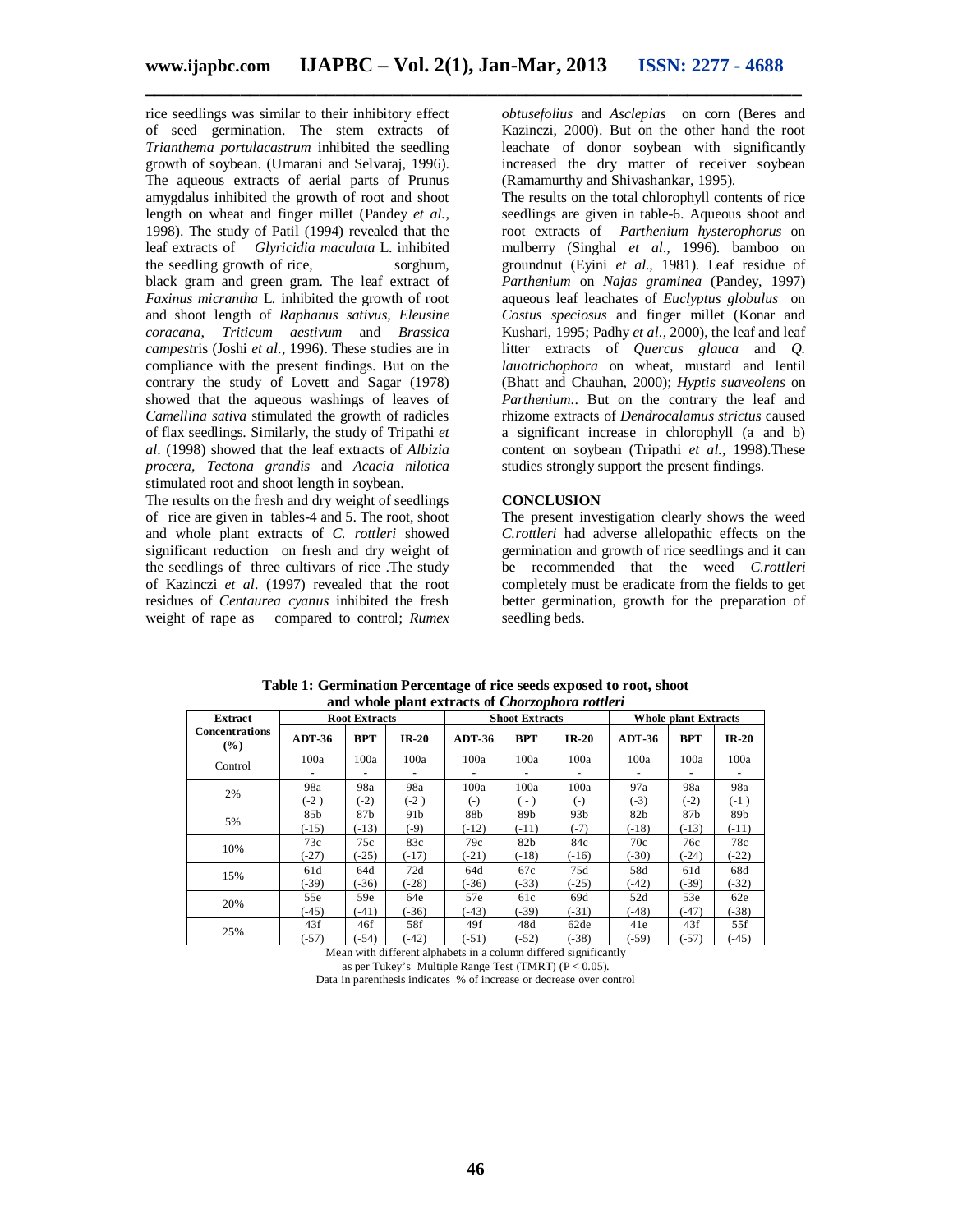| <b>Extract</b>                         | <b>Root Extracts</b> |                   |                   |               | <b>Shoot Extracts</b> |                   | <b>Whole plant Extracts</b> |                   |                   |
|----------------------------------------|----------------------|-------------------|-------------------|---------------|-----------------------|-------------------|-----------------------------|-------------------|-------------------|
| <b>Concentrations</b><br>$\frac{9}{6}$ | <b>ADT-36</b>        | <b>BPT</b>        | $IR-20$           | <b>ADT-36</b> | <b>BPT</b>            | $IR-20$           | $ADT-36$                    | <b>BPT</b>        | $IR-20$           |
| Control                                | 3.4a                 | 3.9a              | 4.2a              | 3.4a          | 3.9a                  | 4.2a              | 3.4a                        | 3.9a              | 4.2a              |
|                                        | 2.99a                | 3.51 <sub>b</sub> | 3.94a             | 3.06a         | 3.62a                 | 3.99b             | 2.75 <sub>b</sub>           | 3.35 <sub>b</sub> | 3.78b             |
| 5%                                     | $(-12)$              | $(-10)$           | $(-6)$            | $(-10)$       | $(-7)$                | $(-5)$            | $(-19)$                     | $(-14)$           | $(-10)$           |
|                                        | 2.68b                | 3.23c             | 3.73 <sub>b</sub> | 2.85ab        | 3.39 <sub>b</sub>     | 3.82 <sub>b</sub> | 2.41c                       | 3.04c             | 3.65 <sub>b</sub> |
| 10%                                    | $(-21)$              | $(-17)$           | $(-11)$           | $(-16)$       | $(-13)$               | $(-9)$            | $(-29)$                     | $(-22)$           | $(-14)$           |
|                                        | 2.21c                | 2.76d             | 3.19c             | 2.34c         | 2.84c                 | 3.31c             | 2.07d                       | 2.49d             | 2.85c             |
| 15%                                    | $(-35)$              | $(-29)$           | $(-24)$           | $(-31)$       | $(-27)$               | $(-21)$           | $(-39)$                     | $(-36)$           | $(-32)$           |
|                                        | 1.83d                | 2.22e             | 2.89d             | 2.00d         | 2.49d                 | 3.23c             | 1.73e                       | 2.18e             | 2.47d             |
| 20%                                    | $(-46)$              | $(-41)$           | $(-31)$           | $(-41)$       | $(-36)$               | $(-23)$           | $(-49)$                     | $(-44)$           | $(-41)$           |
| 25%                                    | 1.53e                | 1.91f             | 2.47e             | 1.73e         | 2.26e                 | 2.81d             | 1.39f                       | 1.87f             | 2.14e             |
|                                        | $(-55)$              | $(-49)$           | $(-41)$           | $(-49)$       | $(-42)$               | $(-33)$           | $(-59)$                     | $(-52)$           | $(-49)$           |

**Table 2: Root Length (cm/plant) of rice cultivars exposed to root, shoot and whole plant extracts of** *Chorzophora rottleri*

Mean with different alphabets in a column differed significantly as per Tukey's Multiple Range Test (TMRT) (P < 0.05). Data in parenthesis indicates % of increase or decrease over control

| <b>Extract</b>                         | <b>Root Extracts</b> |                    |         |               | <b>Shoot Extracts</b> |         | <b>Whole plant Extracts</b> |                    |         |  |
|----------------------------------------|----------------------|--------------------|---------|---------------|-----------------------|---------|-----------------------------|--------------------|---------|--|
| <b>Concentrations</b><br>$\frac{9}{6}$ | <b>ADT-36</b>        | <b>BPT</b>         | $IR-20$ | <b>ADT-36</b> | <b>BPT</b>            | $IR-20$ | $ADT-36$                    | <b>BPT</b>         | $IR-20$ |  |
| Control                                | 12.3a                | 15.8a              | 20.5a   | 12.3a         | 15.8a                 | 20.5a   | 12.3a                       | 15.8a              | 20.5a   |  |
| 5%                                     | 10.94 <sub>b</sub>   | 14.53 <sub>b</sub> | 19.47a  | 11.31b        | 14.85a                | 19.68a  | 10.82b                      | 14.20 <sub>b</sub> | 18.86b  |  |
|                                        | $(-11)$              | $(-8)$             | $(-5)$  | $(-8)$        | $(-6)$                | $(-4)$  | $(-12)$                     | $(-10)$            | $(-8)$  |  |
| 10%                                    | 10.08b               | 13.58c             | 18.45ab | 10.45c        | 14.06ab               | 18.86b  | 9.34b                       | 13.11c             | 17.42c  |  |
|                                        | $(-18)$              | $(-14)$            | $(-10)$ | $(-15)$       | $(-11)$               | $(-8)$  | $(-24)$                     | $(-17)$            | $(-13)$ |  |
| 15%                                    | 8.48c                | 11.69d             | 15.99c  | 8.85e         | 12.32c                | 17.01c  | 7.74c                       | 10.74d             | 14.55d  |  |
|                                        | $(-31)$              | $(-26)$            | $(-22)$ | $(-28)$       | $(-22)$               | $(-17)$ | $(-37)$                     | $(-32)$            | $(-29)$ |  |
|                                        | 7.13d                | 9.63e              | 14.35d  | 7.50f         | 11.06d                | 16.19d  | 6.64d                       | 9.00e              | 12.09e  |  |
| 20%                                    | $(-43)$              | $-39$              | $(-30)$ | $(-39)$       | $(-30)$               | $(-21)$ | $(-46)$                     | $(-43)$            | $(-41)$ |  |
|                                        | 6.39e                | 8.84f              | 12.09e  | 6.51g         | 10.27d                | 15.58e  | 5.65e                       | 7.74f              | 10.86f  |  |
| 25%                                    | $(-50)$              | $(-44)$            | $(-41)$ | $(-47)$       | $(-35)$               | $(-24)$ | $(-54)$                     | $(-51)$            | $(-47)$ |  |

#### **Table 3: Shoot Length (cm/plant)of rice cultivars exposed to root, shoot and whole plant extracts of** *Chorzophora rottleri*

Mean with different alphabets in a column differed significantlyas per Tukey's Multiple Range Test (TMRT) (P < 0.05). Data in parenthesis indicates % of increase or decrease over control

| Table 4: Fresh Weight (g/plant) of rice cultivars exposed to root, shoot and whole plant extracts of |  |
|------------------------------------------------------------------------------------------------------|--|
| Chorzophora rottleri                                                                                 |  |

| <b>Extract</b>                         | <b>Root Extracts</b> |            |         |                   | <b>Shoot Extracts</b> |         | <b>Whole plant Extracts</b> |            |         |  |  |  |
|----------------------------------------|----------------------|------------|---------|-------------------|-----------------------|---------|-----------------------------|------------|---------|--|--|--|
| <b>Concentrations</b><br>$\frac{9}{6}$ | <b>ADT-36</b>        | <b>BPT</b> | $IR-20$ | ADT-36            | <b>BPT</b>            | $IR-20$ | <b>ADT-36</b>               | <b>BPT</b> | $IR-20$ |  |  |  |
| Control                                | 0.71a                | 1.23a      | 1.41a   | 0.71a             | 1.23a                 | 1.41a   | 0.71a                       | 1.23a      | 1.41a   |  |  |  |
|                                        | 0.63 <sub>b</sub>    | 1.13a      | 1.34a   | 0.65 <sub>b</sub> | 1.17a                 | 1.33a   | 0.61 <sub>b</sub>           | 1.09b      | 1.34b   |  |  |  |
| 5%                                     | $(-11)$              | $(-8)$     | $(-5)$  | $(-8)$            | $(-5)$                | $(-4)$  | $(-14)$                     | $(-11)$    | $(-5)$  |  |  |  |
| 10%                                    | 0.60 <sub>b</sub>    | 1.11ab     | 1.32ab  | 0.62 <sub>b</sub> | 1.13ab                | 1.26b   | 0.57 <sub>b</sub>           | 1.04b      | 1.19c   |  |  |  |
|                                        | $(-15)$              | (-9)       | $(-6)$  | $(-12)$           | $-8)$                 | $(-11)$ | $(-19)$                     | $(-16)$    | $(-15)$ |  |  |  |
| 15%                                    | 0.50c                | 0.87c      | 1.13c   | 0.53c             | 0.92c                 | 1.15c   | 0.49c                       | 0.89c      | 1.03d   |  |  |  |
|                                        | $(-29)$              | $(-29)$    | $(-19)$ | $(-25)$           | $(-25)$               | $(-18)$ | $(-30)$                     | $(-27)$    | $(-26)$ |  |  |  |
| 20%                                    | 0.42d                | 0.79c      | 1.07c   | 0.47c             | 0.84d                 | 1.10c   | 0.38d                       | 0.71d      | 0.86e   |  |  |  |
|                                        | $(-40)$              | $(-35)$    | $(-24)$ | (.30)             | $(-31)$               | $(-21)$ | $(-44)$                     | $(-42)$    | $(-39)$ |  |  |  |
| 25%                                    | 0.37d                | 0.71cd     | 0.90d   | 0.42cd            | 0.75e                 | 0.92d   | 0.34d                       | 0.68d      | 0.77f   |  |  |  |
|                                        | $(-47)$              | $(-42)$    | $(-36)$ | $(-40)$           | $(-39)$               | $(-34)$ | $(-47)$                     | $(-45)$    | $(-45)$ |  |  |  |

Mean with different alphabets in a column differed significantly as per Tukey's Multiple Range Test (TMRT) (P < 0.05). Data in parenthesis indicates % of increase or decrease over control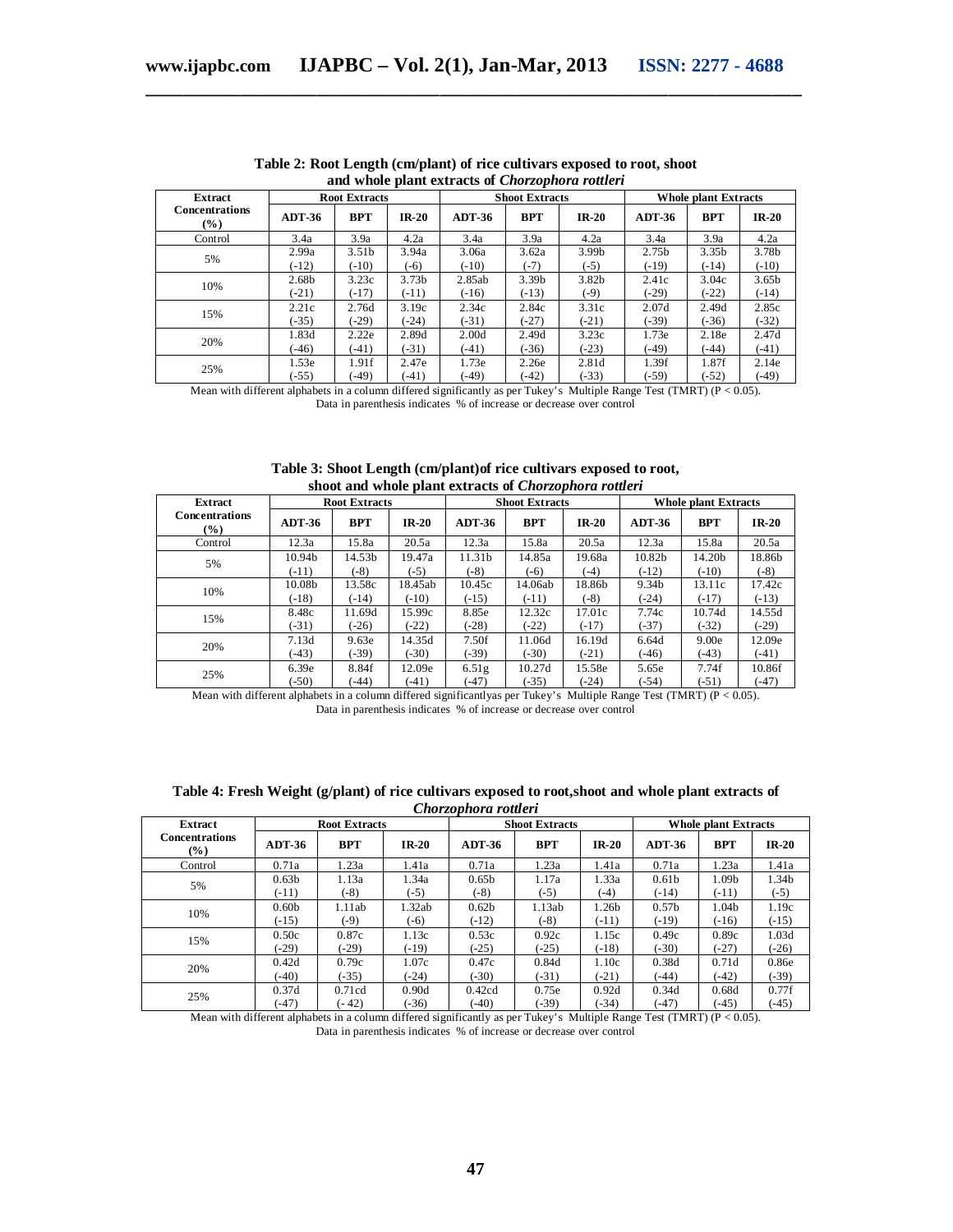| <b>Extract</b>                  | <b>Root Extracts</b> |                   |                   |                   | <b>Shoot Extracts</b> |                   | <b>Whole plant Extracts</b> |                   |                   |  |  |
|---------------------------------|----------------------|-------------------|-------------------|-------------------|-----------------------|-------------------|-----------------------------|-------------------|-------------------|--|--|
| <b>Concentrations</b><br>$(\%)$ | <b>ADT-36</b>        | <b>BPT</b>        | $IR-20$           | <b>ADT-36</b>     | <b>BPT</b>            | $IR-20$           | <b>ADT-36</b>               | <b>BPT</b>        | $IR-20$           |  |  |
| Control                         | 0.53a                | 0.70a             | 0.91a             | 0.53a             | 0.70a                 | 0.91a             | 0.53a                       | 0.70a             | 0.91a             |  |  |
| 5%                              | 0.40 <sub>b</sub>    | 0.65a             | 0.85a             | 0.42 <sub>b</sub> | 0.65a                 | 0.82 <sub>b</sub> | 0.39 <sub>b</sub>           | 0.61 <sub>b</sub> | 0.80 <sub>b</sub> |  |  |
|                                 | $(-24)$              | $(-7)$            | $(-6)$            | $(-20)$           | $(-7)$                | $(-6)$            | $(-26)$                     | $(-13)$           | $(-12)$           |  |  |
| 10%                             | 0.37 <sub>b</sub>    | 0.56 <sub>b</sub> | 0.71 <sub>b</sub> | 0.39 <sub>b</sub> | 0.61ab                | 0.75c             | 0.31 <sub>b</sub>           | 0.52c             | 0.69c             |  |  |
|                                 | $(-30)$              | $-20$             | $(-14)$           | $(-49)$           | $(-24)$               | $(-18)$           | $(-41)$                     | $(-25)$           | $(-24)$           |  |  |
| 15%                             | 0.24c                | 0.49 <sub>b</sub> | 0.68 <sub>b</sub> | 0.27c             | 0.53c                 | 0.67d             | 0.21c                       | 0.43d             | 0.55d             |  |  |
|                                 | $(-54)$              | $(-30)$           | $(-28)$           | $(-32)$           | $(-26)$               | $(-22)$           | $(-60)$                     | $(-38)$           | $(-39)$           |  |  |
| 20%                             | 0.20c                | 0.38c             | 0.58c             | 0.23c             | 0.47c                 | 0.52e             | 0.20c                       | 0.32e             | 0.43e             |  |  |
|                                 | $(-62)$              | $(-45)$           | $(-36)$           | $(-56)$           | $(-32)$               | $(-29)$           | $(-62)$                     | $(-54)$           | $(-52)$           |  |  |
| 25%                             | 0.20c                | 0.32c             | 0.52c             | 0.22cd            | 0.37d                 | 0.59e             | 0.19c                       | 0.28e             | 0.38f             |  |  |
|                                 | $(-62)$              | $(-54)$           | $(-39)$           | $(-58)$           | $(-47)$               | $(-35)$           | $(-64)$                     | $(-60)$           | $(-58)$           |  |  |

#### **Table 5: Dry weight (g/plant) of rice cultivars exposed to root, shoot and whole plant extracts of** *Chorzophora rottleri*

Mean with different alphabets in a column differed significantly as per Tukey's Multiple Range Test (TMRT) ( $P < 0.05$ ). Data in parenthesis indicates % of increase or decrease over control

| Table 6: Total Chl. Content (mg/g.fr.wt.) of rice cultivars exposed to root, shoot and whole plant extracts |  |                         |  |  |  |
|-------------------------------------------------------------------------------------------------------------|--|-------------------------|--|--|--|
|                                                                                                             |  | of Chorzophora rottleri |  |  |  |

| <b>Extract</b>                         | <b>Root Extracts</b> |                    |                    |                    | <b>Shoot Extracts</b> |                    | <b>Whole plant Extracts</b> |                    |                    |  |
|----------------------------------------|----------------------|--------------------|--------------------|--------------------|-----------------------|--------------------|-----------------------------|--------------------|--------------------|--|
| <b>Concentrations</b><br>$\frac{9}{6}$ | $ADT-36$             | <b>BPT</b>         | $IR-20$            | <b>ADT-36</b>      | <b>BPT</b>            | $IR-20$            | <b>ADT-36</b>               | <b>BPT</b>         | $IR-20$            |  |
| Control                                | 0.957a               | 0.974a             | 1.137a             | 0.957a             | 0.974a                | 1.137a             | 0.957a                      | 0.974a             | 1.137a             |  |
| 5%                                     | 0.830 <sub>b</sub>   | 0.871b             | 0.967 <sub>b</sub> | 0.847b             | 0.901a                | 0.987b             | 0.813 <sub>b</sub>          | 0.825 <sub>b</sub> | 0.938 <sub>b</sub> |  |
|                                        | 13.3                 | $(-10)$            | $(-14)$            | $(-11)$            | $(-7)$                | $-13)$             | $-15)$                      | $-15)$             | $-17)$             |  |
| 10%                                    | 0.759 <sub>b</sub>   | 0.807 <sub>b</sub> | 0.935 <sub>b</sub> | 0.821 <sub>b</sub> | 0.871b                | 0.959 <sub>b</sub> | 0.716c                      | 0.761c             | 0.901c             |  |
|                                        | (21)                 | $(-17)$            | $(-17)$            | $(-14)$            | $(-11)$               | $(-15)$            | $(-25)$                     | $(-21)$            | $(-20)$            |  |
| 15%                                    | 0.614c               | 0.710c             | 0.793c             | 0.698c             | 0.718c                | 0.851c             | 0.588d                      | 0.634d             | 0.734d             |  |
|                                        | $(-35)$              | $(-27)$            | $(-30)$            | $(-27)$            | $(-26)$               | $(-25)$            | $(-38)$                     | $(-34)$            | $(-35)$            |  |
| 20%                                    | 0.537d               | 0.576d             | 0.756c             | 0.574d             | 0.641d                | 0.789d             | 0.482e                      | 0.544e             | 0.616e             |  |
|                                        | $(-43)$              | $(-40)$            | $(-33)$            | $(-40)$            | $(-34)$               | (30)               | $(-49)$                     | $(-44)$            | $(-44)$            |  |
| 25%                                    | 0.440d               | 0.507d             | 0.601d             | 0.525d             | 0.591e                | 0.706e             | 0.381f                      | 0.422f             | 0.541f             |  |
|                                        | $(-54)$              | $-47)$             | $-47$              | $(-45)$            | $-40$ )               | $(-37)$            | $(-60)$                     | $(-56)$            | $(-52)$            |  |

Mean with different alphabets in a column differed significantly as per Tukey's Multiple Range Test (TMRT) ( $P < 0.05$ ). Data in parenthesis indicates % of increase or decrease over control

#### **REFERENCES**

- 1. Bendall, G.M. 1975. The allelopathic activity of California thistle (Cirsicum arvense (L.) Scop.) in<br>Tasmania. Weed Res.. Tasmania. Weed Res., 15: 77-81.
- 2. Beres, I. and Kazinczi, G. 2000. Allelopathic effects of shoot extracts and residues of weeds on field crops. Allelopathy J.,7:93-98.
- 3. Bhat, B. P. and Chauhan, D.S., 2000 Allelopahtic effects of Quercus Sp. on crops of Garhawal Himalaya. Allelopathy J.  $7(2)$ : 265-272
- 4. Challa, P. and Ravindra, V., 1998. Allelopathic effects of major weeds on vegetable crops. Allelopathy J., 5: 89-92
- 5. Datta, S.C. and Chatterjee, A.K., 1978. Some characteristics of an inhibitory factor in Polygonum orientale L. Indian J. Weed Sci., 10: 23-83.

6. Eyini, M., Jayakumar, H. and Pannirselvam, S., 1981. Allelopathic

effect of bamboo leaf extract on the seedling of groundnut. Trop. Ecol., 30: 138-141.

- 7. Fisher,R.F.,1980.In:"Plant disease"- Anadvance Treatise (F.G. Horrfall and E.B. Cawling, Eds.,). Academic press, New York. pp: 313
- 8. Jadhav, P.S., Mulik, N.G. and Chavan, P.D., 1997. Allelopathic effects of Ipomea carnea spp. fistulosa on growth of wheat,<br>rice, sorghum and kidneybean. rice, sorghum and kidneybean. Allelopathy J, 4: 345-348.
- 9. Joshi, R.K., Prasad, D., Rawat, M.S.M. and Pant. G., 1996. Allelopathic effect of aqueous extracts of leaves of Fraxinus micrantha L. on crops. Alleopathy J., 3: 255-260.